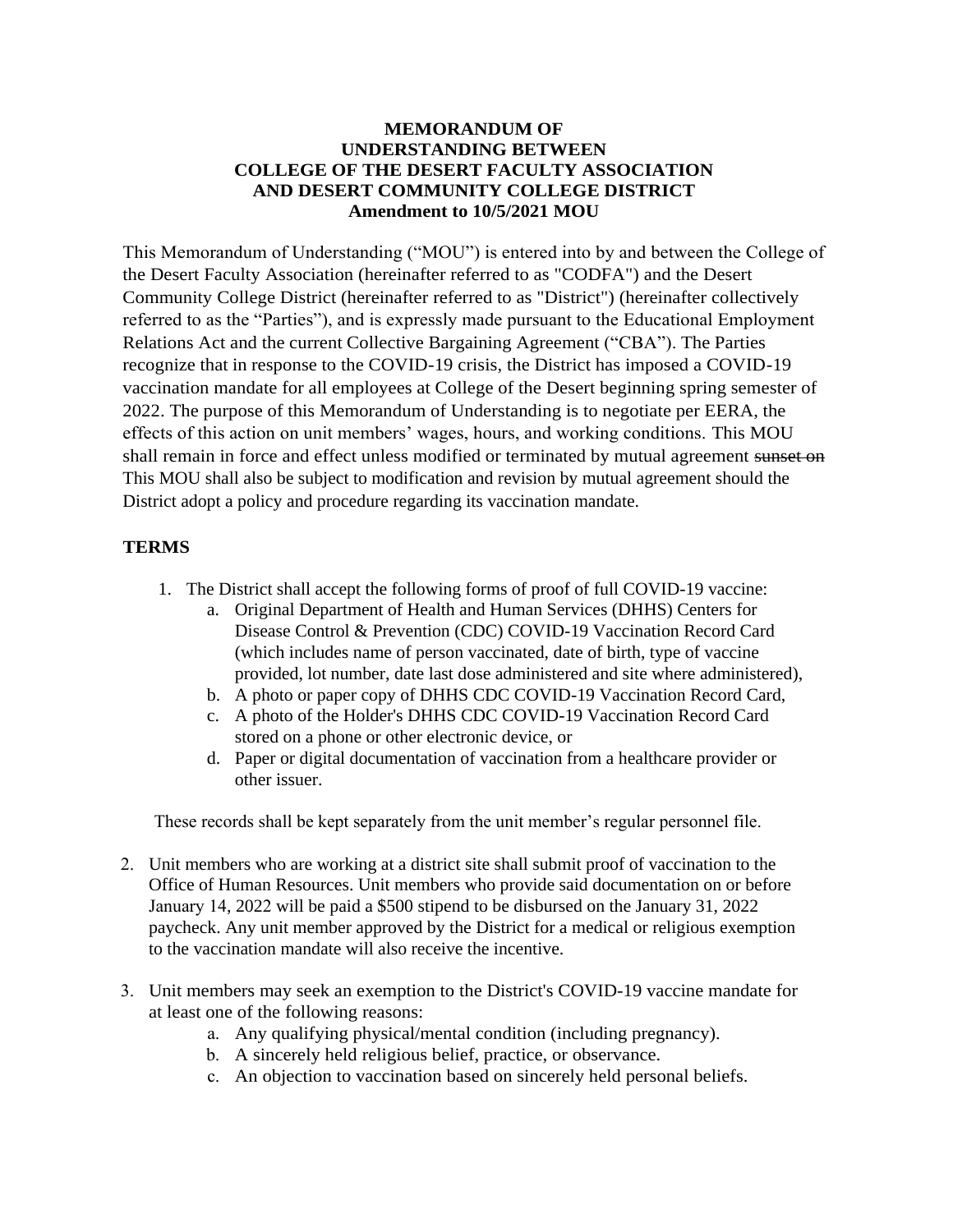- 4. Unit members will be provided with clear instructions from the Office of Human Resources on how to submit an exemption by December 1, 2021.
- 5. Unit members who submit a request for reasonable accommodation due to the COVID-19 vaccination mandate or in relation to their assignment for Spring 2022 will contact the Office of Human Resources, who shall be responsible for scheduling an interactive meeting. Unit members may have a CODFA representative with them in the interactive meeting to explore reasonable accommodations. Reasonable accommodations may include, but are not limited to, onsite work which includes providing additional personal protective equipment (PPE) and submission to weekly COVID-19 testing, remote work, or other forms of reasonable accommodations.
- 6. The District shall provide free COVID-19 testing to all unit members at all district sites that are open to the public. In addition, the District will provide information about the availability of no-cost District-approved COVID-19 testing at off-campus locations. This information will be provided regularly starting January 31, 2022.
- 7. Unit members must be fully vaccinated against COVID-19 and provide certification of vaccination, unless a District authorized exemption is obtained; or undergo weekly COVID-19 testing and provide proof of negative test results to the person/department designated by the District.
- 8. Entire Agreement: This Agreement constitutes the entire agreement and understanding between the Parties regarding the COVID-19 vaccination requirement. There are no other oral understandings, terms, or conditions and neither party has relied upon any representation, express or implied, not contained in this Agreement.
- 9. This Agreement is non-precedential, will not bind the Partiesin any future action, whether under similar circumstances or not, and cannot be introduced in any grievance, arbitration, complaint, administrative or legal proceeding as evidence of past practice or intent of the parties or meaning or application ofthe collective bargaining agreement.
- 10. Modification: This Agreement cannot be changed or supplemented orally and may be modified or superseded only by a written instrument executed by both Parties.
- 11. Execution: The Agreement may be executed in several counterparts and shall be deemed legally effective at such time as the counterparts thereof, duly executed on behalf of both parties, have been furnished and delivered to the parties or attorneys for the parties to this Agreement.

Mark J. Zacovic

For the District: For the Association: Mark J. Zacovic (Jan 11, 2022 13:54 PST) **Mark J. Zacovic (Jan 11, 2022 13:00 PST)**  $OCEAMA *Collins*  
Occana Collins (Jan 11, 2022 13:00~~PST~~)$ </u>